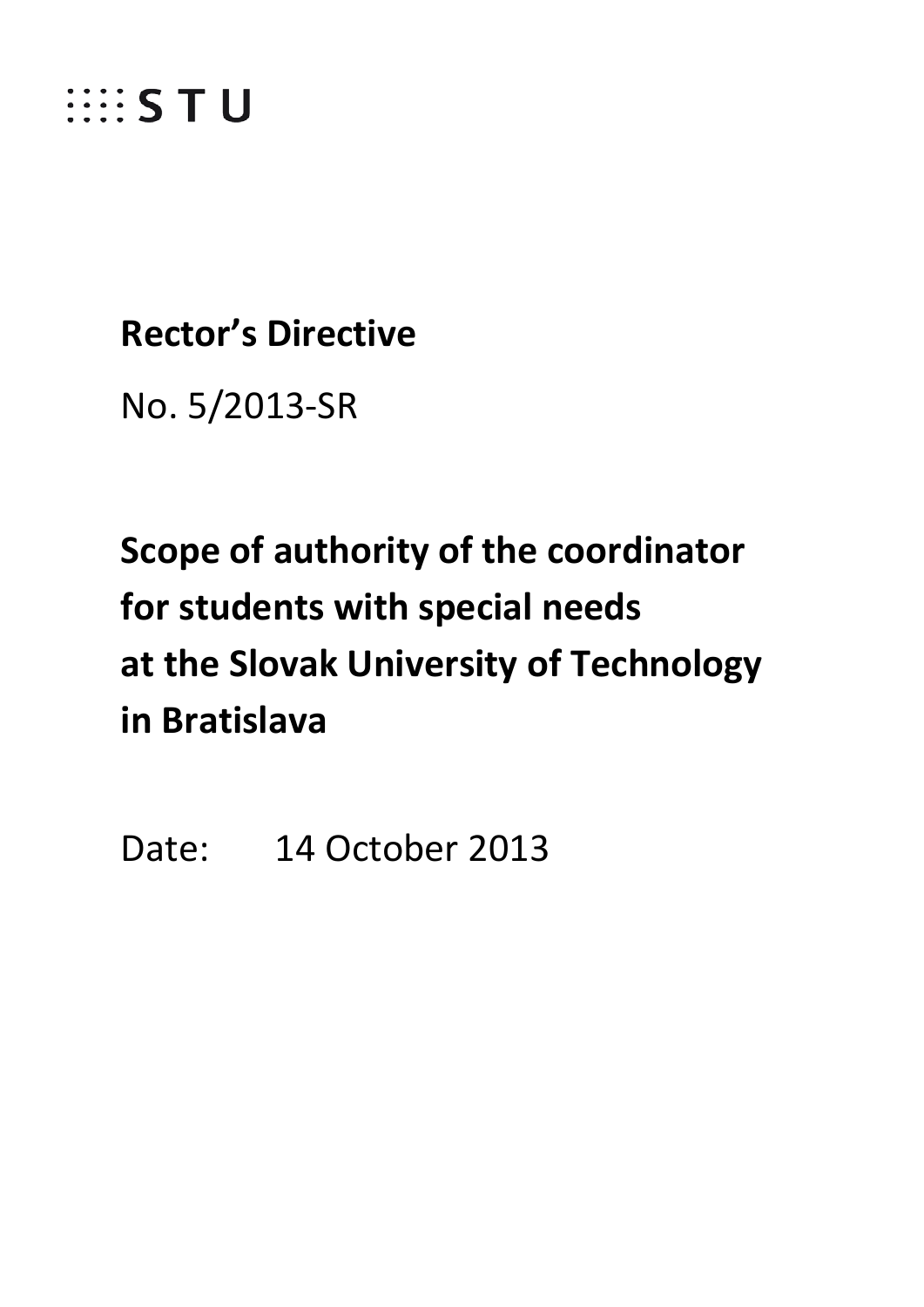

#### **Slovak University of Technology in Bratislava, Vazovova 5, Bratislava**

In Bratislava, on 14 October 2013 No. 5/2013 - SR

The Rector of the Slovak University of Technology in Bratislava (hereinafter referred to as "STU" or the "university") in accordance with Section 100 (10) of Act No. 131/2002 Coll., on Higher Education and on amendments to some acts, as subsequently amended (hereinafter referred to as the "Act") is issuing the following Rector's Directive

## **Scope of authority of the coordinator for students with special needs at the Slovak University of Technology in Bratislava**

#### Article 1

#### **Basic provisions**

- (1) The purpose of this Rector's Directive "Scope of authority of the coordinator for students with special needs at the Slovak University of Technology in Bratislava" (hereinafter referred to as the "Directive") is to define the uniform principles on the basis of which personnel, material, organizational and other prerequisites are established for creating a generally accessible academic environment and the relating conditions for the study of STU students and applicants with special needs, without reducing the requirements for their study performance and in accordance with the principle of equal treatment.
- (2) The provisions of this Directive reading "STU student with special needs" shall also apply *mutatis mutandis* to "applicant for study with special needs" if it does not contradict the nature of the given provision.
- (3) Where the word "university" (both as noun and adjective) in its appropriate grammatical form is written in the Directive, it shall mean the STU university workplace at which educational activities are performed; thereby the provision of Article 4 (2) of this Directive shall not be affected.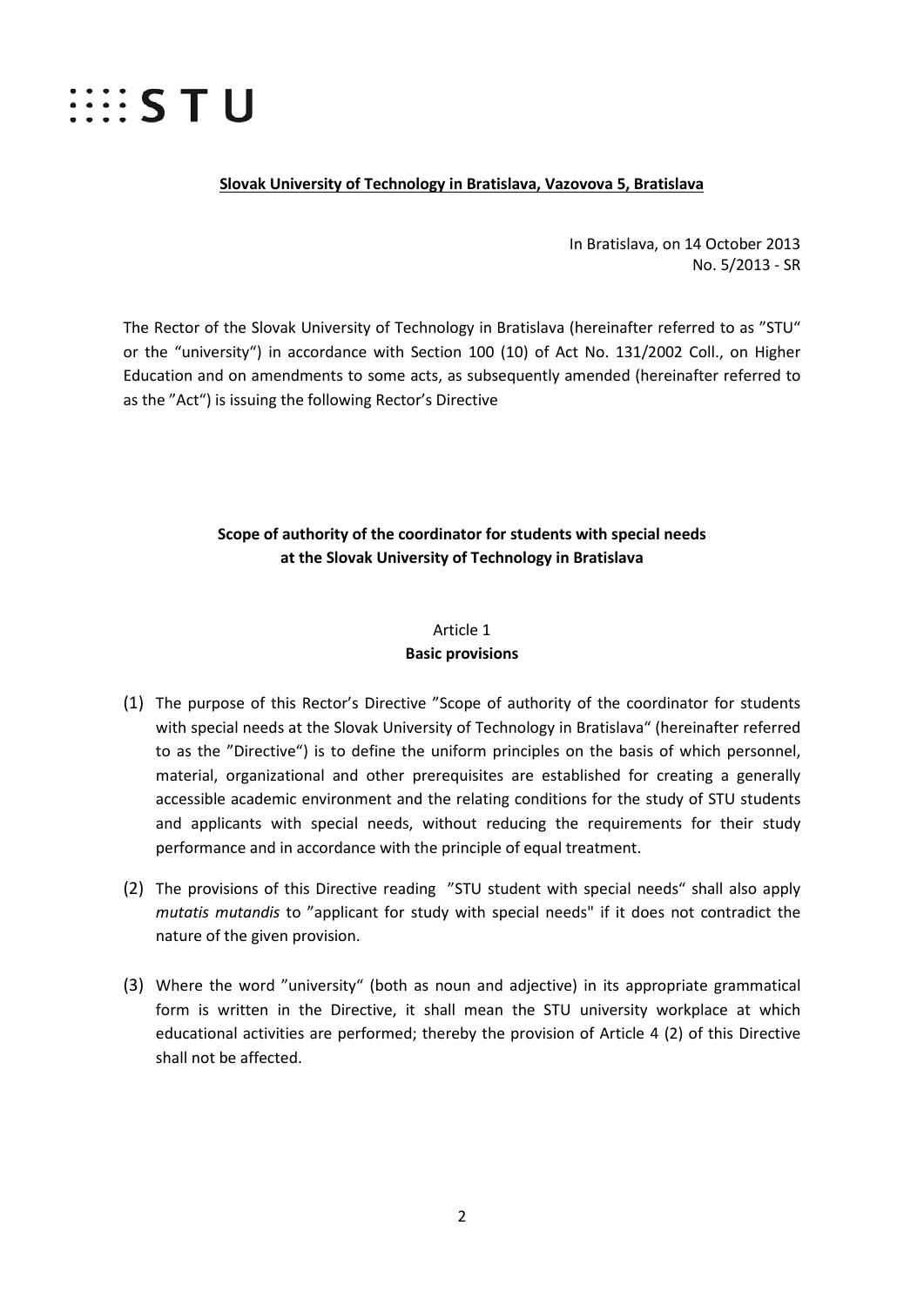

#### Article 2

#### **Applicants for study with special needs and students with special needs**

- (1) For the purposes of this Directive, the applicant for study at STU with special needs (hereinafter also referred to as the "applicant") or the student of STU with special needs (hereinafter also referred to as the "student") shall means the applicant or student
	- a) with sensual, physical or multiple disabilities,
	- b) with chronic illness,
	- c) with weakened health,
	- d) with mental illness,
	- e) with autism or other pervasive development disorders,
	- f) with learning disorders.
- (2) The applicant or student shall submit the following documents for the purpose of evaluation of his/her special needs and determination of the extent of support services needed in the admission procedure and study:
	- a) medical certificate not older than three months, including in particular the medical finding, report of disease and health disability course and development or the extract from health documentation, or
	- b) statement of psychologist, speech therapist, school psychologist, school speech therapist or special teacher.

#### Article 3

#### **Requirements of applicants and students**

- (1) If a part of the verification of abilities for study consists of the admission exam, an applicant shall be, at his/her request and based on the evaluation of his/her special needs pursuant to Art. 4 (3) (b) of this Directive, determined a form of the admission exam and method of taking it, taking regard of his/her special needs.
- (2) The student who agrees with the evaluation of his/her special needs is entitled to support services according to the extent and type of his/her special needs, in particular:
	- a) ensuring the possibility of using specific education means, compensation aids and support services,
	- b) individual education approaches, in particular individual teaching of selected subjects for students with sensual disability,
	- c) special conditions for the fulfilment of study obligations without reducing the requirements for study performance,
	- d) individual approach of university teachers,
	- e) remission tuition fees in justified cases based on the student's request if study is longer than the standard length of the relevant study programme, however, always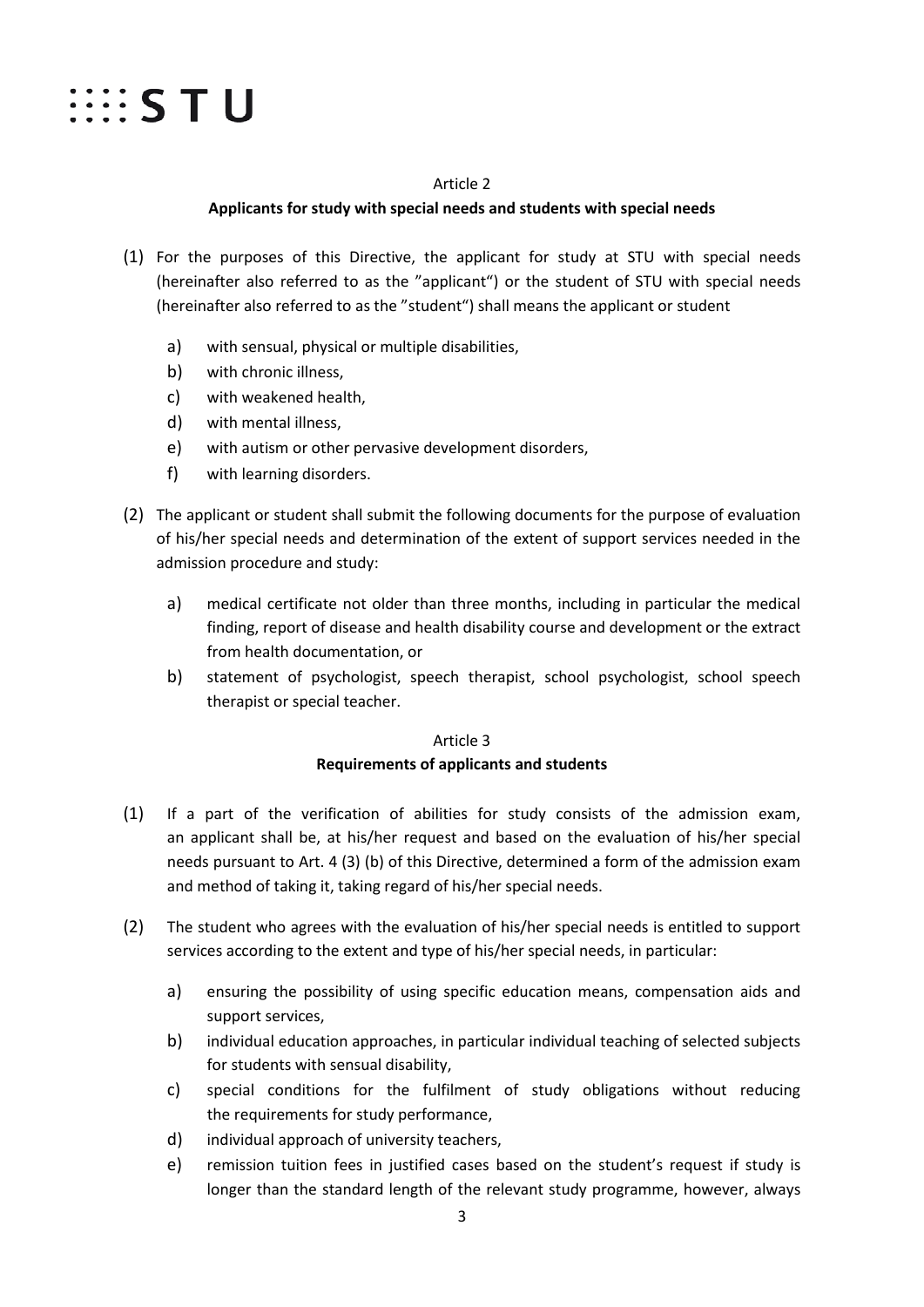

in accordance with and based on the Rector's Directive, with which the details of the possibility to remit tuition fees are modified in the relevant calendar year.

- (3) The details of the minimal requirements of the student for support services according to the type of special need are stipulated in the Regulation of the Ministry of Education, Science, Research and Sport of the Slovak Republic No. 458/2012 Coll., on minimal requirements of students with special needs.
- (4) Special needs of students for whom support services are provided can be evaluated at the student's request or the coordinator's initiative.

#### Article 4

#### **Coordinator for students with special needs and its scope of authority**

- (1) The university coordinator for students with special needs (hereinafter referred to as the "university coordinator") operates at the STU and the coordinators for students with special needs operate within the individual STU faculties (hereinafter referred to as the "faculty coordinator"); the university coordinator and faculty coordinator are together also the "coordinator". The coordinator is a natural person who is usually a university teacher. The university coordinator is charged by the rector with performance of his/her activities; the faculty coordinator is charged by the relevant dean with performance of his/her activities.
- (2) The university coordinator coordinates and methodologically directs the activities of faculty coordinators.
- (3) The scope of authority of the coordinator includes in particular to:
	- a) participate actively in identifying applicants for study in view of the fact they are or could be applicants with special needs,
	- b) evaluate the special needs of applicants and students, the extent of relevant support services and participate in their ensuring,
	- c) ensure cooperation with STU staff, university workplaces, STU special-purpose facilities and faculties, in particular by provision of information and consultancy in connection with the special needs of students,
	- d) provide consultancy for students in ensuring support services and coordinate these services for them,
	- e) submit a proposal each year on how to use funds to support the study of students, in particular for the acquisition of material and technical aids and equipment; the faculty coordinator shall submit a proposal to the university coordinator; the university coordinator shall submit a summary proposal in respect of all parts of the university to the Rector through the Bursar,
	- f) submit a report to the STU Management each year showing the number of students with special needs and the conditions of using support services (hereinafter referred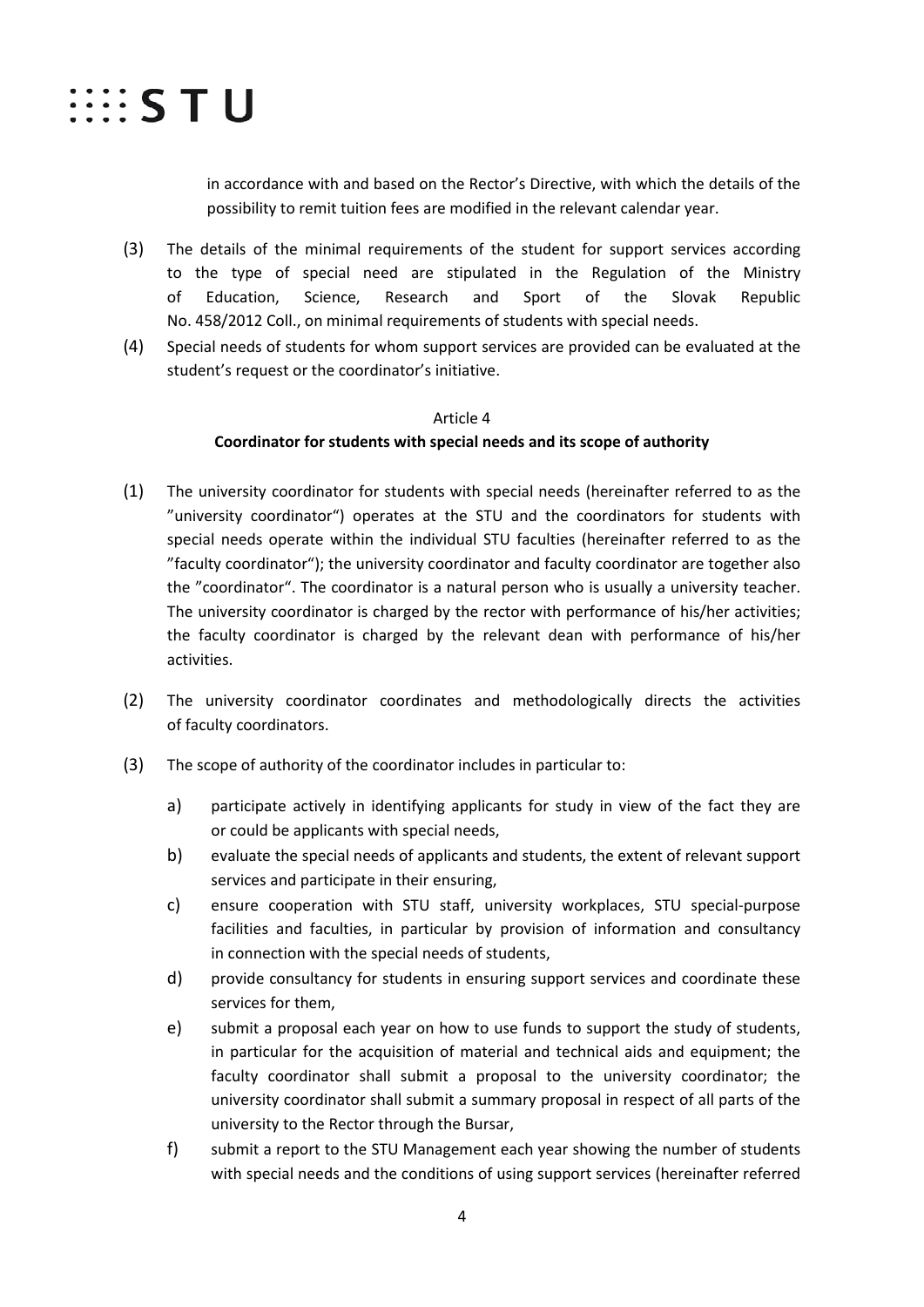

to the "report") in respect of STU; the faculty coordinator shall submit a report for the relevant faculty to the university coordinator and shall cooperate with the university coordinator in drawing up the report in respect of STU; the university coordinator shall submit the report in respect of STU according to the first sentence of this sub-paragraph through the Vice-Rector for Education.

- (4) The coordinator keeps the information obtained regarding the applicant or student and uses it in accordance with Act No. 122/2013 Coll., on personal data protection and on amendments to some acts.
- (5) The applicant for study or student may ask the coordinator
	- a) for provision of information on the university/STU faculty,
	- b) for provision of information on study, admission examinations and recommended literature for preparation for the admission exam,
	- c) for admission examinations and recommended literature for preparation for the admission exam,
	- d) to ensure an appropriate form and method of taking the admission exam pursuant to Article 3 (1) of this Directive,
	- e) for assistance with solving problems and ensuring the conditions adequate to his/her special need during study.
- (6) The Rector is authorised to issue the STU internal organizational and managing standard regulating the coordinator's activity in detail.

#### Article 5

#### **STU's relationship with other organisations**

- (1) In his/her activities, the coordinator cooperates with special pedagogical workplaces in order to support the study of students who are established at public universities in the Slovak Republic, i.e.:
	- a) Comenius University in Bratislava,
	- b) Technical University in Košice.
- (2) The coordinator helps establish contacts with other organisations which can help a student during his/her study, in particular ensuring special aids and services.

#### Article 6

#### **Fund for support of study of students with special needs**

(1) STU creates a fund for support of study of students with special needs (hereinafter referred to the "fund") in accordance with Section 16a (1) (d) of the Act.